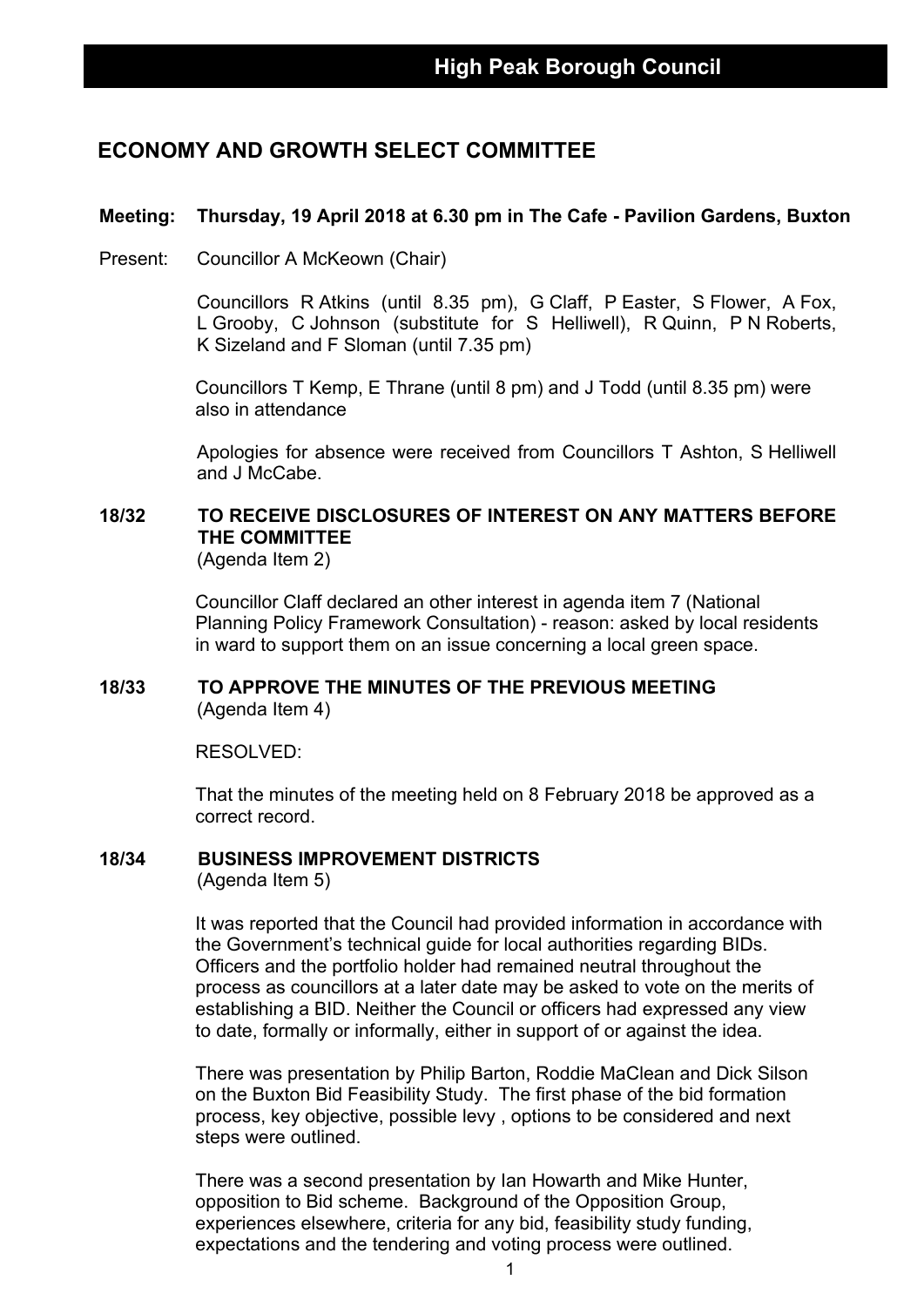Issues raised included:

- Bid concept and feasibility study rather than a proposal.
- Any bid possibly expecting to raise £1m over 5 years, based on Rateable Value and voluntary contributions.

- Different total Rateable Values and areas included..
- Services already provided, potential effect and protecting.
- Cost of funding administration.
- Meeting to identify Task Force.
- Bid company limited by guarantee to deliver the BID plan.
- Council contribution.
- Possible future Council decision.

#### RESOLVED:

- 1. That the presentation be received with thanks.
- 2. That the report be noted.

#### **18/35 SKILLS - PRESENTATION BY LINDSAY ALLEN D2N2 LEP** (Agenda Item 6)

Lindsay Wetton, Senior Programme Manager, gave an update on the D2N2 Local Enterprise Partnership and Growth Hub. Reviewing the Strategic Economic Plan, Local Growth Fund, economy overview, growth projections and skills were outlined.

RESOLVED:

That the presentation be received with thanks.

#### **18/36 NATIONAL PLANNING POLICY FRAMEWORK CONSULTATION** (Agenda Item 7)

Consideration was given to proposals in the draft National Planning Policy Framework and recommendations regarding responding to the consultation.

Issues raised included protecting the greenbelt and the need for affordable housing, standard methodology and development obligations being met.

RESOLVED:

That the proposals in the draft National Planning Policy Framework be noted and the Local Government Association be worked with to submit a joint response (Option 1 in Section 5 of the report), including the issues raised above.

#### **18/37 GROWTH AND PLANNING - PRESENTATION**

(Agenda Item 8)

There was a presentation by Ben Haywood, Operations Manager – Development Services, on growth and planning. Local plan housing requirements, completions, accelerated delivery, Open for Business approach, process changes and improvements negotiated were outlined.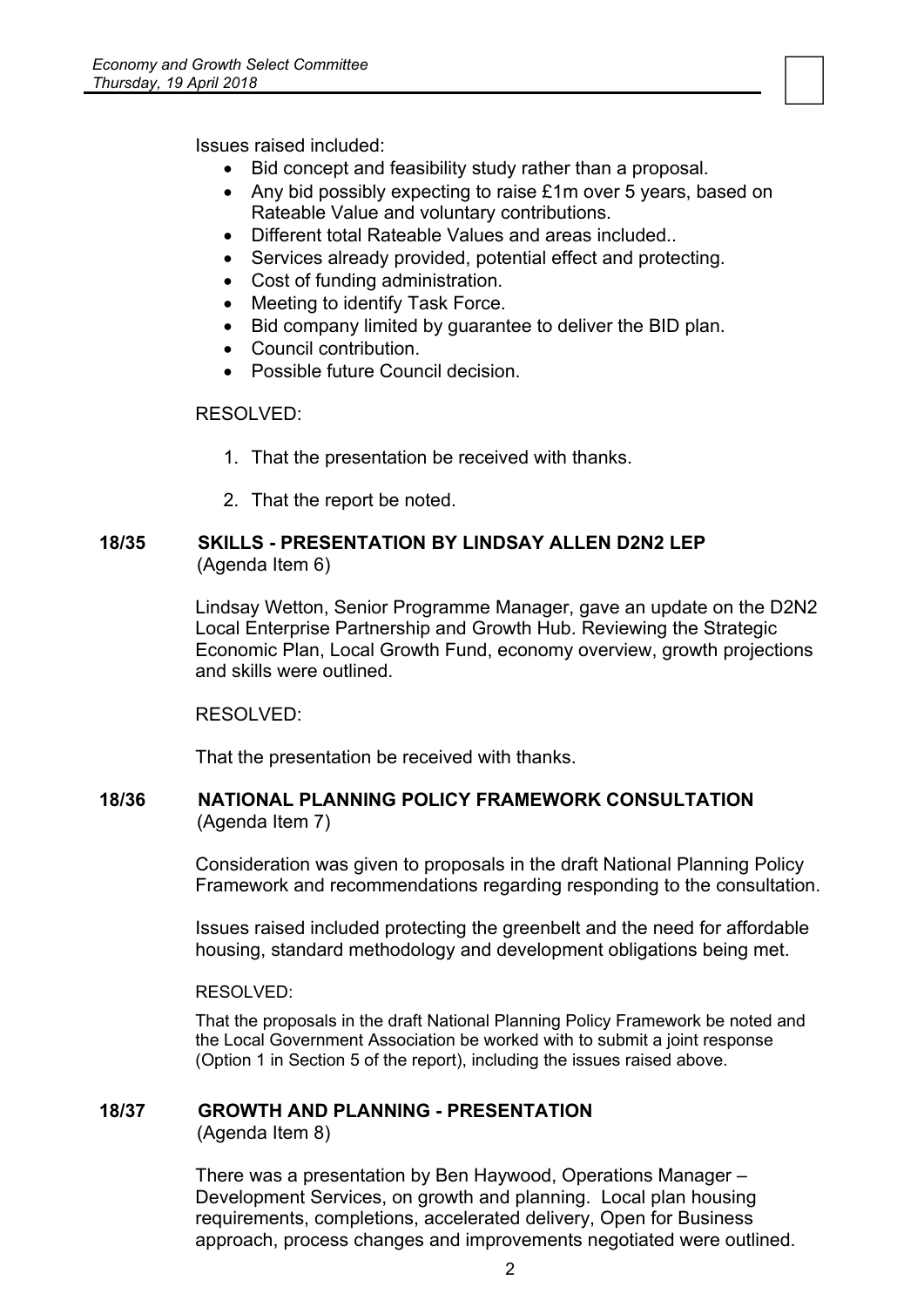$\begin{tabular}{|c|c|} \hline \quad \quad & \quad \quad \\ \hline \quad \quad & \quad \quad \\ \hline \quad \quad & \quad \quad \\ \hline \quad \quad & \quad \quad \\ \hline \end{tabular}$ Discussion took place on balancing the needs of residents and those of businesses.

RESOLVED:

That the presentation be received with thanks.

#### **18/38 GATEWAY IMPROVEMENT PROGRAMME**

(Agenda Item 9)

Consideration was given to a Gateway Improvements Programme to act as a catalyst to the development of strategically important "Gateway Zones" at the Fairfield to Station Road corridor in Buxton and the A57 western entrance to Glossop.

Discussion took place on:

- Screening at Buxton
- Delivery
- A628 works in Glossop improving the chance of development
- Exploring options
- Updating bus stops including providing seating at the stop on the way out of Buxton
- Heritage Lottery Fund
- Working with landlords and the Landlord Accreditation Scheme

#### RESOLVED:

That the Executive be recommended to:

- (a) Authorise officers to establish a Gateway Improvements Programme as set out in the report with an initial focus on the Fairfield to Station Road corridor in Buxton and the A57 western entrance to Glossop;
- (b) Authorise officers to work on two early projects as part of the programme and subject to further details being brought back to the Executive as follows:
	- i. Proposals aimed at improving the front appearance of properties along the west side of Fairfield Road Buxton via a targeted grant scheme and improvements to front forecourt gardens
	- ii. Prepare proposals to improve the site and area around the former Spread Eagle Public House (Riverside Inn) at Woolley Bridge where the new proposed junction of A57 and Wooley Lane is proposed in Glossop.